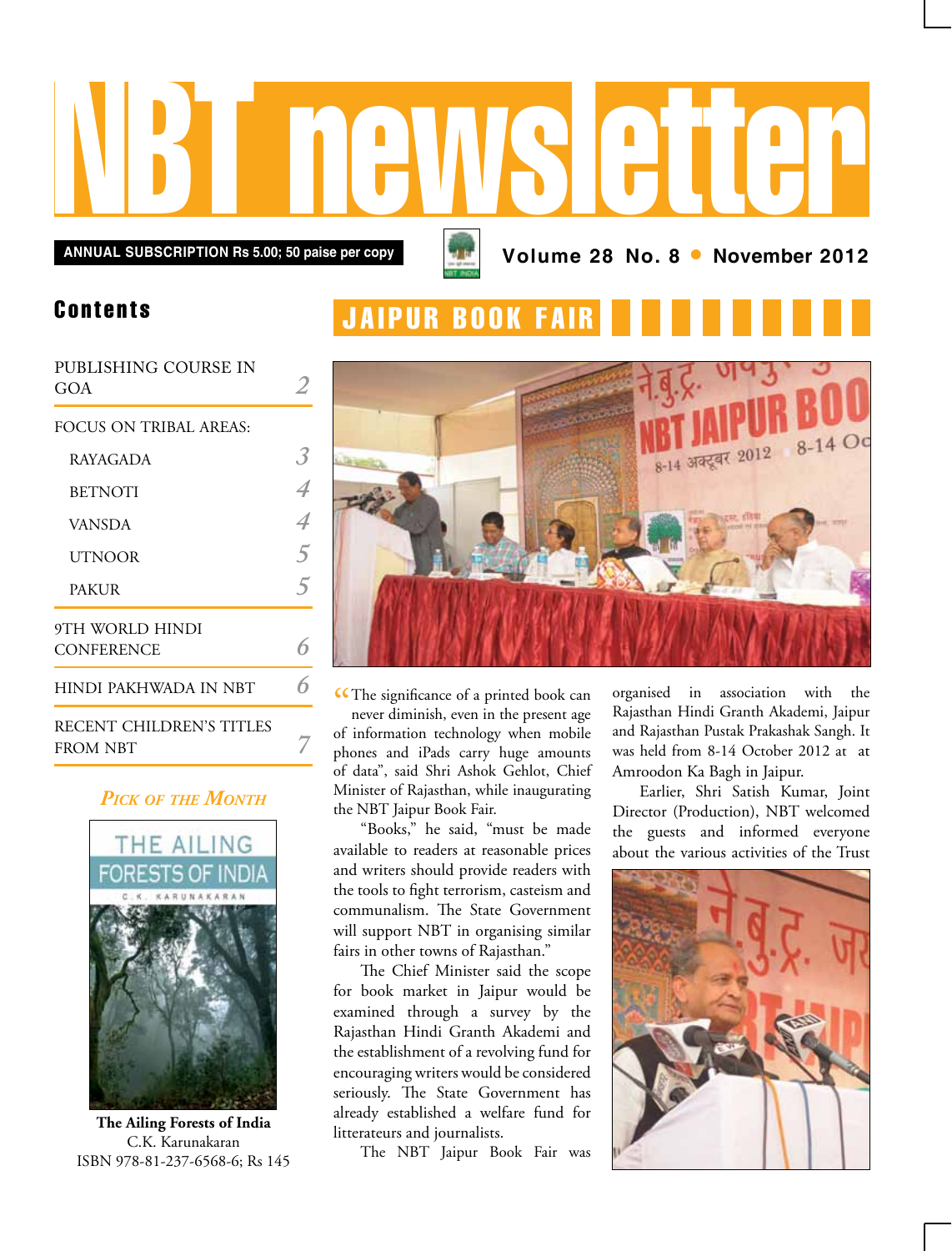

in promoting books and book reading habit in the country.

Shri Prabhakar Shrotiya, eminent writer was the chief guest at the inaugural function. Shri Chandra Prakash Deval, distinguished scholar was the special guest.

The fair had on display books on fiction, non-fiction as well as children's literature titles in Hindi, Urdu, English and Rajasthani, besides other languages including Marathi, Bangla, Konkani, etc. More than 115 publishers, booksellers,

#### and distributors from all over the country displayed their books in about 160 stalls at the fair.

The seven-day fair saw various literary programmes and children's activities being held every day. The children's sessions saw popular children's

writers participating and interacting with children, which included names like Kshama Sharma, Prem Pal Sharma,



Chandi Dutt Shukla, Charanjeet Dhillon.

The literary programmes were graced by eminent writers and poets, namely Maya Mrig, CP Deval, Govind Mathur, Buddinath Mishra, Prem Jamnejai, Atul Chaturvedi, Anurag Vajpayee, Farookh Afridi, Padma Sachdev, Ratan Jangid, Nasira Sharma and Mridula Garg, among others.

Dr. Lalit Kishore Mandora, Hindi editor, NBT, India coordinated the programmes.

# publishing course in goa

The National Book Trust, India held a two-week Training Course in Book Publishing at Goa from 1-13 October, 2012. The publishing course was organised in collaboration with Krishnadas Shama Goa State Central Library, Directorate of Art & Culture, Patto, Panaji and Konkani Akademi, Panaji.

The training course was inaugurated by Shri Vishnu Surya Wagh, MLA and Chairman, Kala Academy, Sanskruti Bhavan. Shri Wagh is also an eminent

writer and dramatist. He said that publishing has not yet taken the form of an upcoming industry in Goa, hence there is definitely a need to develop the industry in an organised and proper manner. He was of the view that during this two-week deliberation, the participants in the course would benefit from it and in the process learn various aspects of book publishing.

Speaking on the occasion, Shri Pundalik Narayan Nayak, Chairman, Goa Konkani Akademi spoke about creating a book culture in Goa, which would help in developing and strengthening the book publishing industry.

Shri Sridhar Balan, Consultant, Ratna Sagar Publishers, New Delhi said that the publishers need not fear the technological advent of digitization of books or the e-books, as he felt that both e-books and printed books would co-exist even in the future. He was of the view that both

versions would always complement and supplement each other.

Shri Carlos M. Fernandes, Curator, Krishnadas Shama Goa State Central Library also spoke on the occasion.

Earlier, Shri Sumit Bhattacharjee, Assistant Director, National Book Trust, India and the Course Coordinator welcomed the guests and participants, and informed them about the book publishing course being organised by NBT regularly in various parts of the country, and annually in New Delhi.



The subjects covered in the two-week course including editing, designing, production, printing, marketing, finance, sales, etc. The faculty comprised eminent resource persons from leading publishing houses of the country.

The next Training Course in Book Publishing will be held at Bangalore from 19 November to 1 December 2012.

**2 NBT Newsletter november 2012**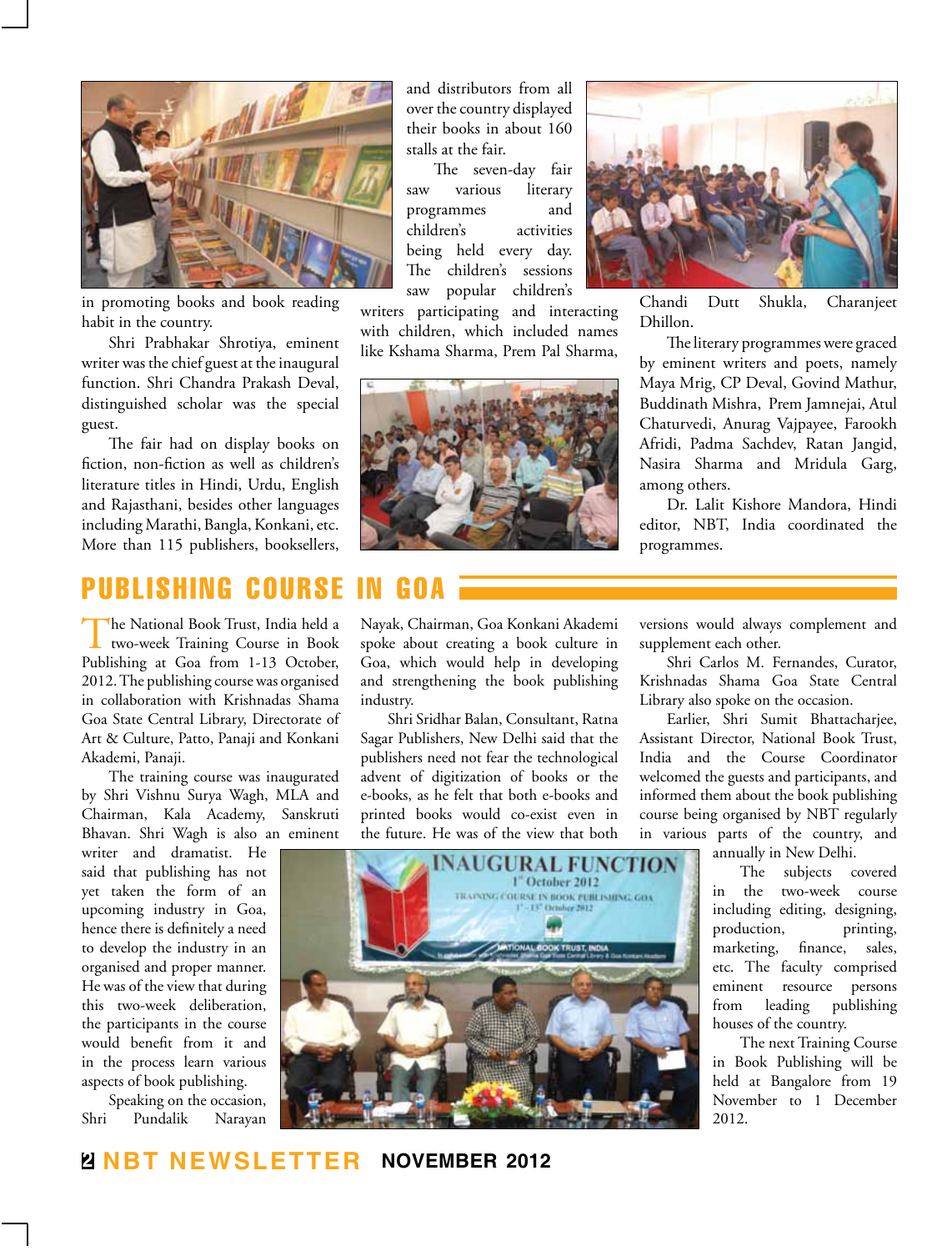# **FOCUS ON TRIBAL AREAS**

The National Book Trust, India, as part of its efforts to promote books and reading, has initiated a series of literary programmes and special book exhibitions to be organized in the tribal heartlands of the country. In this initiative the Trust hopes to extend its outreach programmes further into areas that remain largely inaccessible to books. Besides book exhibitions, the Trust would also organize special literary events like book releases, panel discussions etc. through which it would facilitate writers, scholars and other intellectuals to interact with the readers in those areas. Many such programmes were held at Rayagada and Betnoti in Odisha, Utnoor in Andhra Pradesh, Vansda in Gujarat, and Pakur in Jharkhand.

## **Rayagada (Odisha)**

Rayagada, the municipal headquarters of the district of Rayagada, is predominantly a tribal inhabited area peopled by many primitive tribal groups. Situated amidst sylvan surroundings, in the southern part of Odisha, Rayagada was the venue for three day literary festival organised by NBT, India in collaboration with Bhanja Kala Samaj and Women's College, Rayagada.

Inaugurating the programme, Shri Ramakanth Rath, eminent poet, said that the task NBT is engaged is herculean. Emphasizing the need to foster reading habit to save our languages, he observed that, "the essence of culture shall spread and consciousness widen if language is accepted as multi expressive and essential." Further he urged the media houses to create an atmosphere to facilitate advertising 'literary products' to spread the importance of books and reading.

Dr. Mahendra Kumar Mishra, scholar and researcher of tribal life and culture, discussed the many facts of tribal life. Having lived most part of his academic life



with them he said that their life is so vitally linked to their surroundings that it is near impossible for them to live away from it.

In his address, Dr. Ratan Das, social worker and Boodan Andholan member, sought to distinguish between the benefits of the age of science and age of reason. According to him, world of literature will check the erosion of values which is necessary for the progress of a society.

On the occasion, a title in Odia,



published by NBT was released, namely *Mantra Magic & Miracle: A Scientific Exploration.*

Presiding over the function, Prof. Kegeswar Mahapatra said that India

is home to over 350 tribal communities speaking about 250 languages. Commenting on the role of the Trust in organizing literary programmes in the tribal areas, he said that books should also be published in tribal languages, only then efforts such as these will bear fruit.

Others who spoke on the occasion included Dr. K.S.

Panigrahi, Principal, Women's College, Rayagada, Dr. Bijayananda Das, eminent critic and Odia Advisory Panel member of the Trust, Sh. Surat Kumar Naik, member Odisha Sahitya Akademi.

A panel discussion on Tribal Life and Culture and the Relevance of Reading Habit was organised on the occasion. The discussion, presided over by Dr. Bijay Kumar Satapathy, Professor and Head, Dept. of Odia, Utkal University, had

many scholars and researchers of tribalism discuss the many facets of their way of life and importance of promoting reading among them. They also emphasized that books should be made available to them in their own languages. They included Shri. Bijay Nayak, Secretary Odisha Sahitya Academy, Dr. Rajendra Padhi, Shri. Parameswar Mund, Shri Subash Mishra, Dr. Dushmanta Kumar Mohanty, Dr. Basant Kishore Sahu and Dr. Simanchal Pradhan.

A Meet the Author session with Dr. Ramananda Behera,

writer and scholar, and Dr. Pratibha Satapathy, poet, and a Poets' Meet along with cultural performances enlivened the evenings.



**november 2012 NBT Newsletter 3**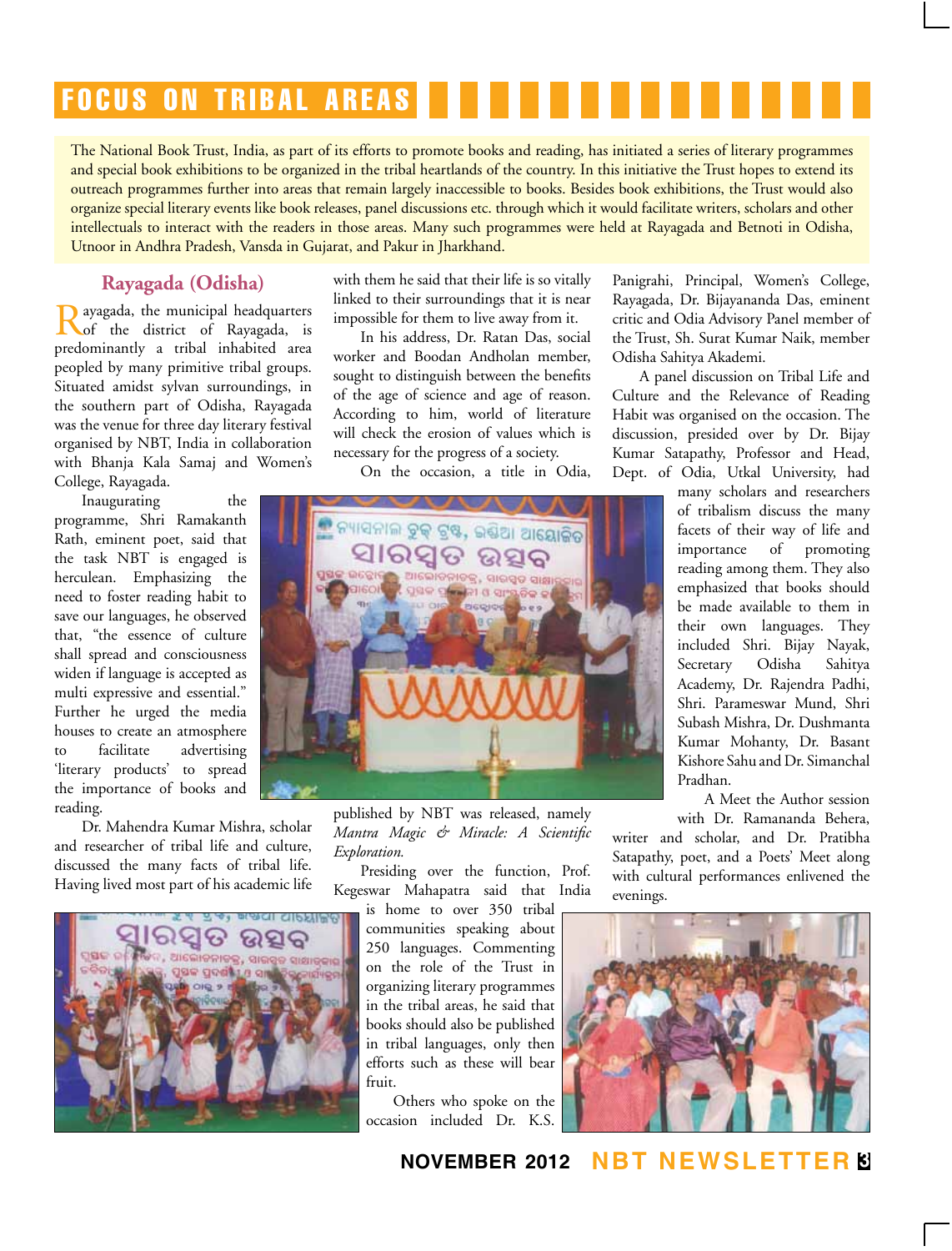

## **Betnoti (Odisha)**

CPreservation, collection and translation<br>of tribal literature and culture is not of tribal literature and culture is not an easy work. One needs to go to remote tribal areas and instil in them confidence. Then only we can learn more about their tradition and culture", said Dr. Sitakant Mahapatra, eminent poet and scholar on tribalism, at the inauguration of the threeday literary programmes held at Betnoti College. The programme held from 21-23 September 2012 was organised in collaboration with Betnoti College, Betnoti, situated in Mayurbhanj District of Northern part of Odisha.

Speaking on the occasion Prof. Dasarathi Das said "adivasi enriched Odisha is home to about 62 out of the 63 tribal sects of India with many of them living the same kind of life since primitive times."

Dr Damayanti Besra observed that there should be conscious efforts to teach the children of the tribal communities in their own mother tongues.

Others who spoke on the occasion included Dr. Sourindra Barik and Shri



Satakadi Hota who presided over the function.

A panel discussion on Preservation and Translation of Adivasi Literature: Its Limits and Possibility was organised

during the occasion. The discussion was presided over by Professor Shyam Sunder Mahapatra. Speakers included Dr. Binod Naik, Dr. Adikanda Mohanty, Shri Asit Mohanty, Shri Sridhar Singh, Shri Arjum Hembram and Shri Sanatan Munda.

A Meet the Author session with Prof. Shantanu Kumar Acharya and Shri. Kartick Ratha and a Poet's meet were also held during the three day programme.

The Trust also organised special book exhibitions at both the programmes. The programmes were coordinated by Dr. Pramod Sar, Odia editor of the Trust.

## **Vansda (Gujarat)**

A teachers' orientation programme on 'How to Run a Readers' Club' was held at Vansda, a tribal dominated district in South Gujarat on 21 July 2012. About 50 teachers and facilitators of education among children of the region took part in it. The programme was organised by National Centre for Children's Literature (NCCL), a wing of NBT.

The programme was inaugurated by Shri Dig Virendra Singh Solanki, former



Maharaja, erstwhile Vansda State. A wildlife conservation and reading habit promotion activist himself, Shri Solanki lauded NBT's publishing for children and emphasized on nurturing the creative talents of tribal and underprivileged children through Readers' Club Movement.

Prof. Aswin Desai, author, activist and former HOD, Comparative Literature, Veer Narmad South Gujarat University, Surat, acted as resource



person on the occasion and interacted with the participants on various ways and means for promotion of reading among children.

Shri Manas Ranjan Mahapatra, Editor, NCCL, briefed on the creative activities related to books and reading for the Readers' Clubs. The programme was coordinated by Shri Bhagyendra B. Patel, Gujarati editor of the Trust.



**4 NBT Newsletter november 2012**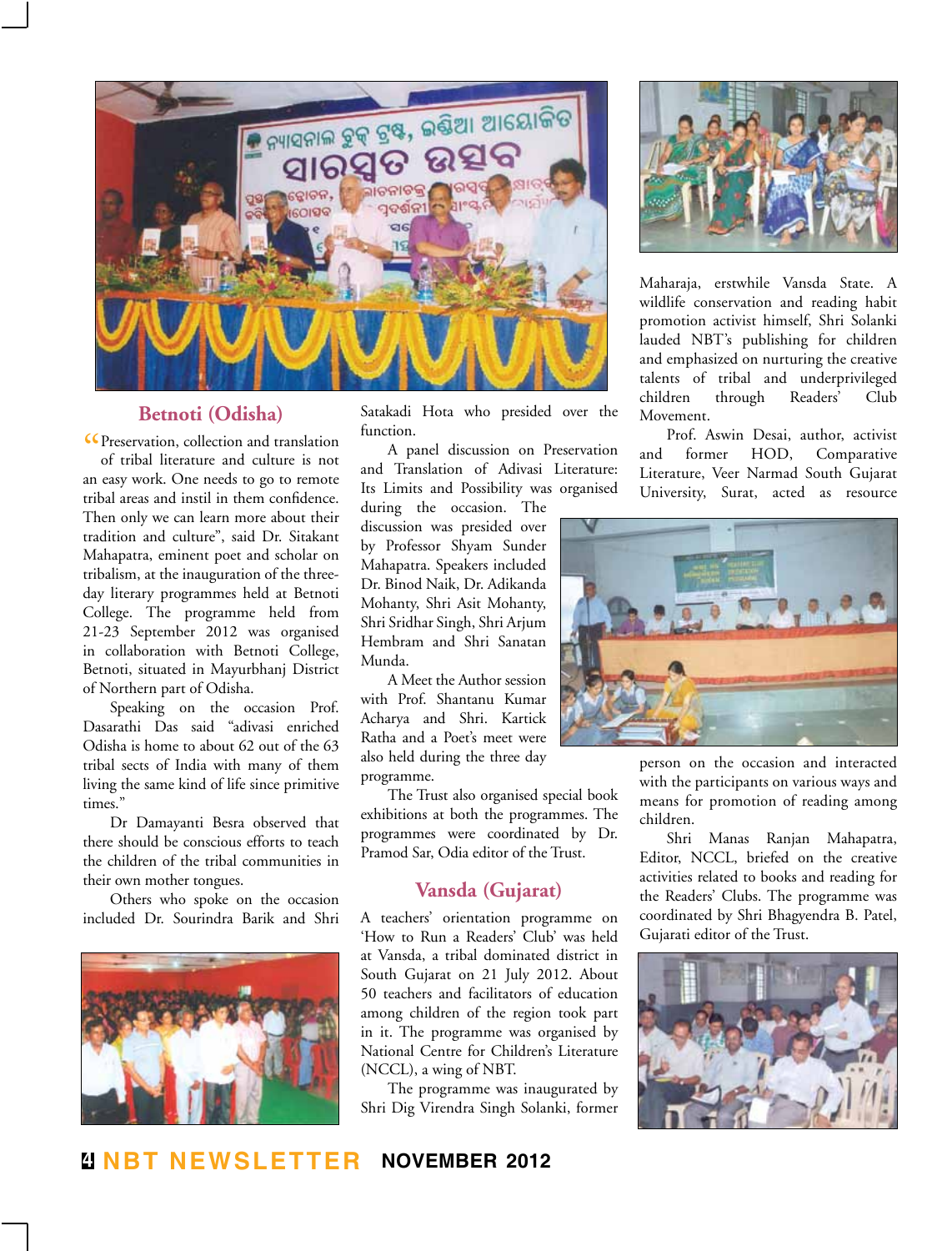

## **Utnoor (Andhra Pradesh)**

Utnoor, a remote tribal dominated<br>area in the district of Adilabad, Andhra Pradesh was the venue for a three day literary programme organised by the Trust from 7-9 September 2012. The programmes were held in collaboration with Department of Tribal Welfare, Government of Andhra Pradesh and Eklavya Foundation, Utnoor.

Inaugurating the programme, Mrs. Suman Rathod, Member of Legislative Assembly, Andhra Pradesh, lauded the efforts of the Trust for organising such literary events in tribal areas and hoped that many such programmes will be held in other similar areas. Speaking on the occasion, Shri Vadvevu Chinna Veerabhadrudu talked of how reading during his formative years had influenced some of the major decisions taken during his life.

The function was presided over by Shri V.R. Deshpande, noted short story writer, others who spoke on the occasion included Shri Meshram Manohar, President, Adivasi writers Association and Shri Gopagani Ravinder, Eklavya Foundation.

Among the programmes held was a



essay and painting competition on the theme 'My Favourite Book' and Tribal culture and Festivals respectively. About 260 students from in and around Utnoor participated in it. A poetry reading session, presided over by Dr. Udari Narayana, poet

and critic and a Meet the Author session with Dr. Boopal, Children's writer and film personality was organised. Besides, Telugu translation of Children's book published by Trust were released during the period. The books released include *A Tale of Moustache, Tale of two Dogs* and *Dobu aur Rajkumar*. A special book exhibition was also part of the three day literary event.

Dr. P. Mohan, Telugu editor, NBT, coordinated the programme.

### **Pakur (Jharkhand)**

Aone-day literary programme was organised by the National Book Trust, India at the Kumar Kalidas Memorial College, Pakur in Jharkhand on 6 October 2012 in association with Manvi Sanstha, Pakur.

The programme was presided over by Dr Chandra Shekhar Jha, Principal, K.K.M. College. Shri Baleshwar Sahni, District Education Officer was the chief guest at the function.

Six titles in Hindi published by the NBT, India, namely *Tripura ki Janjatiya Lok Kathayen, Birsa ki Kahani, Udaan,* 



*Neem ki Beti, Padhna Hai* and *Loriyan* were released during the inaugural function.

In the second session, a seminar on 'How to Develop the Habit of Reading in Tribal Society' was held. Dr Ashok Priyadarshi, Shri Nalinikant, Dr Kripashankar Awasthi, Dr Yugal Jha, Dr Shishir Suman Mishra, Mehboob Alam and Ramdarash Chowdhury presented their views on the subject.

There are about 34 tribal communities in Jharkhand at present. They do not have any script or language to preserve their culture, which is only reflected through



their traditions, folklore, folk songs etc.

Earlier Dr Baldev Singh Baddan, Chief Editor & Joint Director, NBT, India welcomed the audience and spoke about the endeavours of the Trust to reach books to the remotest corner of the country and make books available to all at cost effective rates.

The last session of the programme was a Poet's Meet where poems in Hindi, Santhali and Urdu were rendered by some well known poets of the region.



**november 2012 NBT Newsletter 5**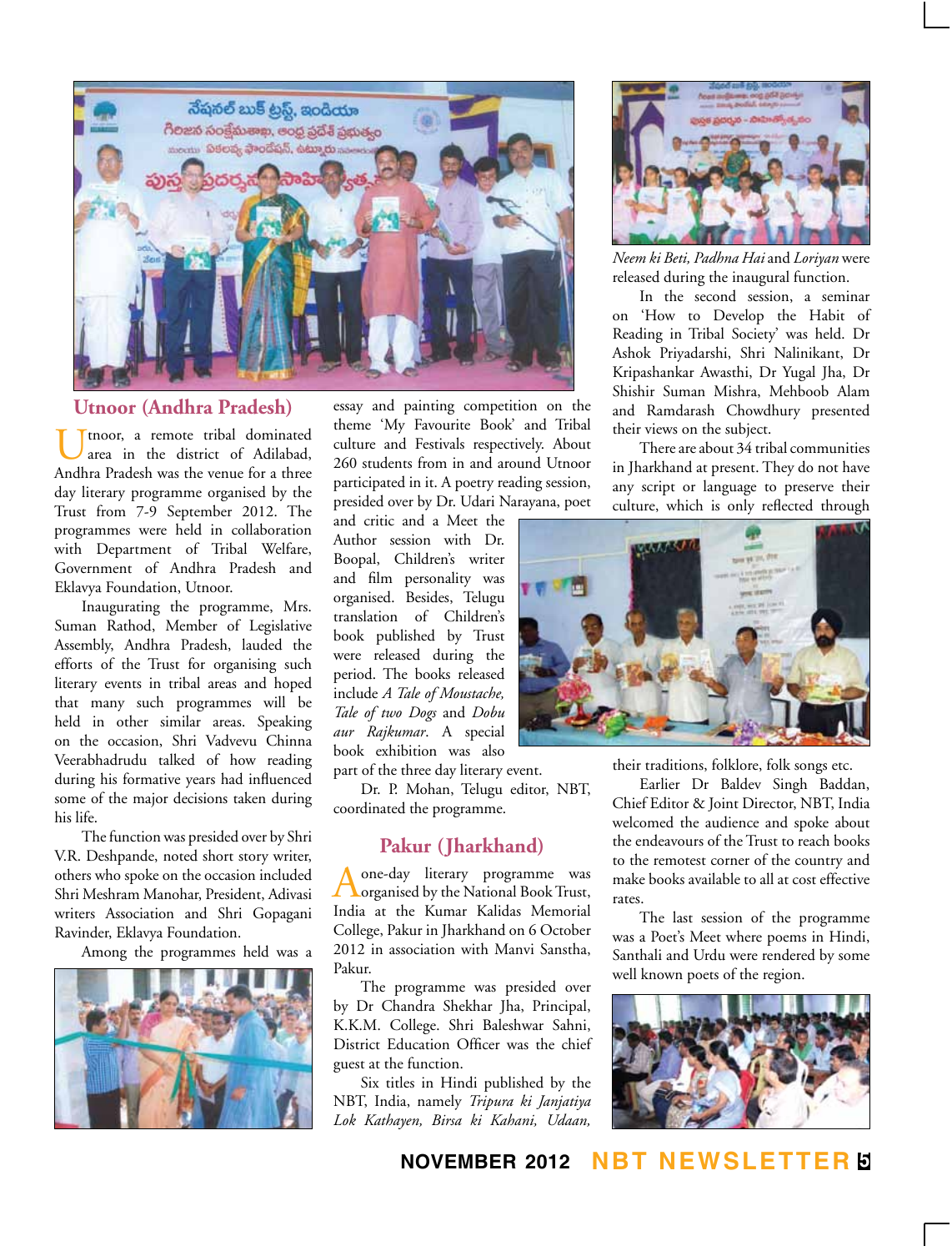# 9th world hindi conference

The three-day long 9th World Hindi Conference was inaugurated in the Nelson Mandela Sabhagar at the Sandton Convention Centre in Johannesburg, South Africa on 22 September 2012. The main theme of the conference was 'Bhasha Ki Asmita Aur Hindi Ka Vaishvik Sandarbh', seeking to promote and widen the reach of Hindi language.

The conference was inaugurated jointly by Smt. Preneet Kaur, Minister of State for External Affairs, Government of India, and Shri Pravin Gordhan, Minister of Finance, Government of South Africa. Shri Mukhesswur Choonee, Minister of Art and Culture, Government of Mauritius, Shri Marius Llewellyn Fransman, Deputy Foreign Minister, South Africa, Smt. Malthie Ramballi, President, Hindi Shiksha Sangh, South Africa and Smt. Ila Gandhi also graced the occasion.

Shri Virendra Gupta, the High Commissioner of India in South Africa spoke about the cultural and historical links between India and South Africa,

## hindi pakhwada i

The annual Hindi Pakhwada was celebrated in NBT, India from 15 to 30 September 2012. A number of competitions were held for the officers of the Trust.

On 24 September, a 'Hindi Kavya Pratiyogita' (Hindi Poetry competition) was held at the Conference Hall of the Trust. Most of the employees of NBT participated in the competition and rendered their poems to a packed hall. The programme was adjudged by three  $\Box$ eminent writers and poets namely Dr

Ramdarash Mishra, Dr Balswaroop Rahi and Dr Dhananjay Singh. Shri M.A. Sikandar, Director, NBT congratulated everyone for participating in the programmes and urged all to be a part of the movement to promote Hindi in the country.

On 25 September, an Essay Competition in Hindi was held, where the participants were given two



Mahatma Gandhi's struggle against racial discrimination and the use of nonviolence as the main tool of his struggle. Smt. Preneet Kaur spoke about the link between the organization of the 9th World Hindi Conference in South Africa and Mahatma Gandhi's association with South Africa.

The programme began with musical presentations by the artists of Indian



Cultural Centre in Johannesburg and the local folk artists of South Africa.

The opening ceremony was followed by the inauguration of a composite exhibition of Hindi books, jointly put up by the National Book Trust, India; Kendriya Hindi Sansthan, C-DAC and co-ordinated by Mahatma Gandhi Antarrashtriya Vishwavidyalaya. It was followed a symbolic unveiling of the bust of Pandit Nardev Vedalankar, the founder of Hindi Shiksha Sangh in South Africa.

The programmes included nine academic sessions, cultural programmes and exhibitions on various aspects of Hindi including IT applications in the field of Hindi.

In all, eight World Hindi Conferences have been held so far in different countries, viz. India (1975 and 1983), Mauritius (1976 and 1993), Trinidad and Tobago (1996), U.K. (1999), Surinam (2003) and USA (2007).

Ms Uma Bansal and Shri Deepak Gupta, Hindi editors, represented the NBT at the conference.



topics to choose from and express their views on the subject in Hindi. Dr Prem Janmejay, Associate Professor, Vocational College, South Campus, University of Delhi was the judge at the programme. He briefed the participants about the various aspects of writing an essay.



A Noting & Drafting competition was held on 26 September, which included letter writing, official noting, translations of everyday official words of use into Hindi and vice versa. Shri Subhash Chander, well known writer in Hindi was the judge at this competition.

Later, the winners at the three competitions were awarded cash prizes by Shri A. Sethumadhavan, Chairman, NBT, India and Shri Subhash Chander.

Speaking on the occasion, Shri Sethumadhavan congratulated the participants and was happy to see the enthusiasm in the NBT employees to take part in the competition, which he said is a positive way to promote the use of Hindi in the offices.

> The three-day programme of Hindi Pakhwada was coordinated by Dr Lalit Mandora, Hindi editor, NBT, India.

## **6 NBT Newsletter november 2012**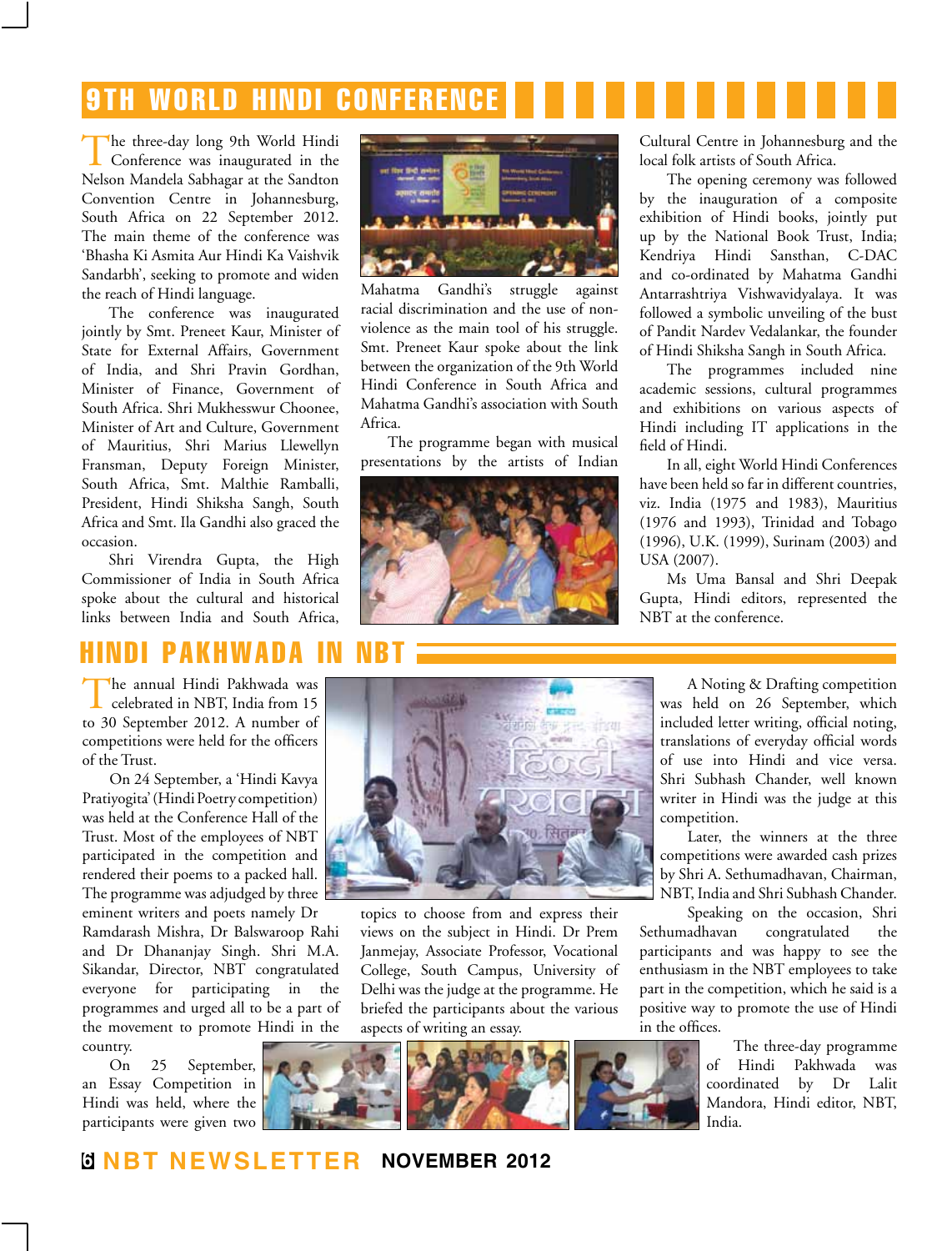# recent children's titles from nbt



**A Baby Hornbill Learns to Fly** Dilip K Barua Illustrations: Partha Sengupta ISBN 978-81-237-6167-1; Rs 25.00



**A House of Bamboo** Neera Jain Illustrations: Debasish Deb ISBN 978-81-237-6134-3; Rs 25.00



**A Wet Summer Day** Ada Bhansali Illustrations: Amitava Sengupta ISBN 978-81-237-6555-6 Rs 105.00



**An Ancient Tale from Andaman** Anvita Abbi Illustrations: Partha Sengupta ISBN 978-81-237-6351-4; Rs 25.00



**Chotu's Misadventures** Kumkum Somani Illustrations: Durga Dutt Pandey ISBN 978-81-237-6507-5 Rs 30.00



**Colour Me Says Delhi: Colouring Book of Rhymes** Shashi Shetye ISBN 978-81-237-6341-5 Rs 25.00



**Fly High in the Sky** International Center for Literacy and **Culture** Illustrations: Jagdish Joshi ISBN 978-81-237-6336-1; Rs 30.00



**Granny's Day Out** Debashish Majumdar Illustrations: Ratnakar Singh ISBN 978-81-237-6196-1; Rs 25.00



**Happy 100th Birthday Delhi** Shashi Shetye ISBN 978-81-237-6526-6; Rs 18.00





















#### **Little Sunshine**

Jaswant Singh Birdi Illustrations: Ratnakar Singh ISBN 978-81-237-6023-0; Rs 25.00

## **Lost and Found**

International Center for Literacy and **Culture** Illustrations: Malik Sajad Rasool ISBN 978-81-237-6337-8; Rs 30.00

**Mini Visits the Atlantic Ocean** Herminder Ohri Illustrations: Ratnakar Singh ISBN 978-81-237-6166-4; Rs 25.00

**Ravan** Anjani Sharma Illustrations: Mistunee Chowdhury ISBN 978-81-237-6248-7; Rs 25.00

## **Red and Blue Pencils: The Same But Not the Same**

International Center for Literacy and Culture Illustrations: Mistunee Chowdhury ISBN 978-81-237-6375-0; Rs 25.00

**Ripe and Ready** Sukumar Ray Illustrations: Debashish Deb ISBN 978-81-237-6013-1; Rs 30.00

**Sammy the Snail** Roopam Carroll Illustrations: Susmita Halder ISBN 978-81-237-6543-6; Rs. 25.00

**Sheebu-the Sheep** Neetu Sharma Illustrations: Partha Sengupta ISBN 978-81-237-6365-1; Rs 25.00

**The Whole Wide World** Jeyanthi Manokaran ISBN 978-81-237-6387-3; Rs 25.00

**Titli and the Music of Hope** International Center for Literacy and Culture Illustrations: Fauzia Aziz Minallah ISBN 978-81-237-6299-9; Rs 25.00

**november 2012 NBT Newsletter 7**